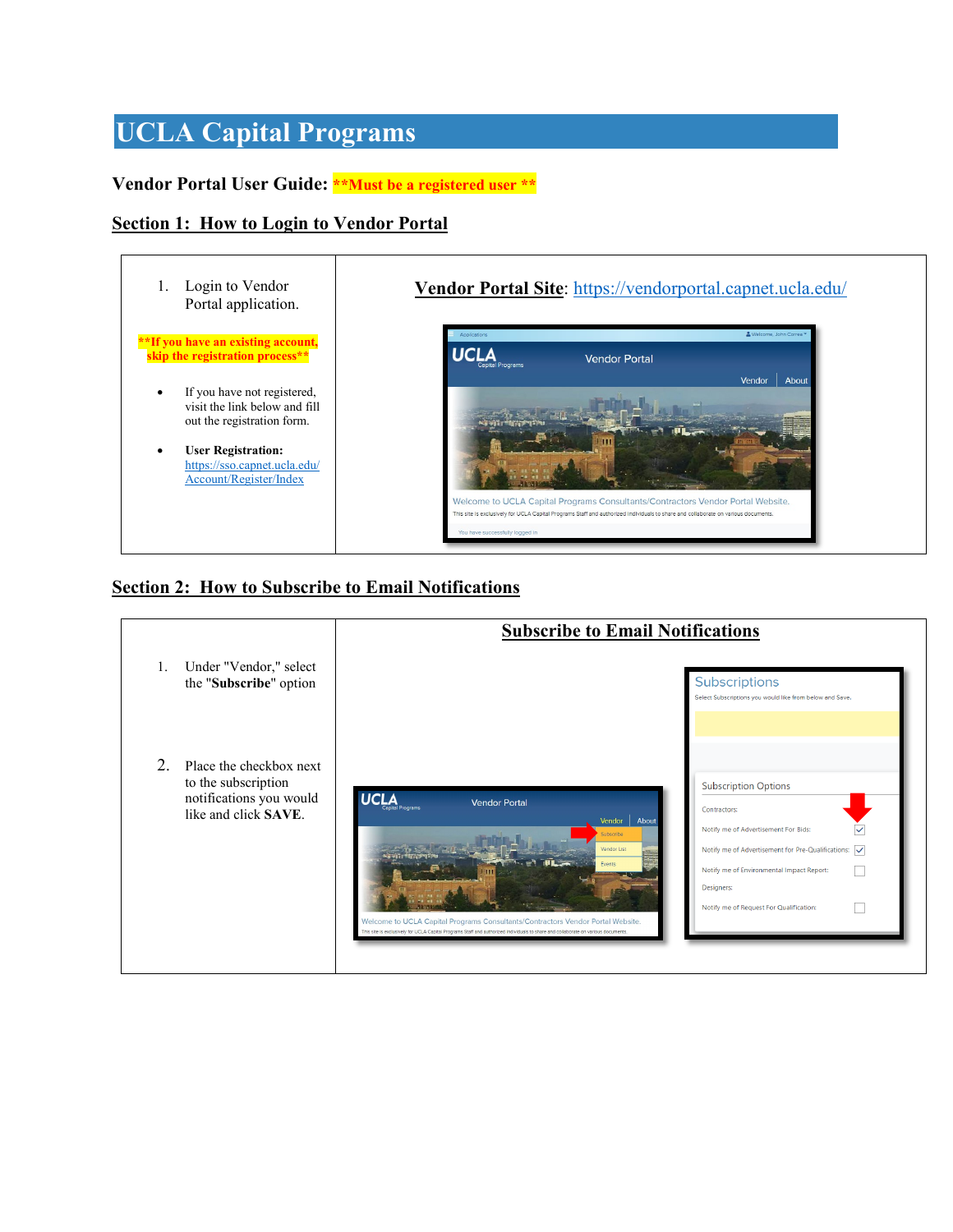### **Section 3: How to Create a Vendor Profile**

|                                                                                                      | <b>Create Vendor Profile</b>                                                                                                                                                                                                                             |
|------------------------------------------------------------------------------------------------------|----------------------------------------------------------------------------------------------------------------------------------------------------------------------------------------------------------------------------------------------------------|
| Under "Vendor,"<br>1.                                                                                | Create your company profile, and enter the contractor information that specifically applies to your company.                                                                                                                                             |
| select the "Vendor<br>List" option                                                                   | <b>UCLA</b><br><b>Vendor Portal</b><br>Capital Programs<br>About<br>Vendor<br>Subscribe                                                                                                                                                                  |
|                                                                                                      | I<br>Vendor List<br>Events                                                                                                                                                                                                                               |
|                                                                                                      | Welcome to UCLA Capital Programs Consultants/Contractors Vendor Portal Website.<br>This site is exclusively for UCLA Capital Programs Staff and authorized individuals to share and collaborate on various documents.<br>fou have successfully logged in |
|                                                                                                      | <b>UCLA</b><br><b>Vendor Portal</b>                                                                                                                                                                                                                      |
| Click "Create"<br>2.                                                                                 | Vendor   About                                                                                                                                                                                                                                           |
|                                                                                                      | <b>Vendor List</b><br>The grid below shows a list of currently Active Vendors which you have security access to view                                                                                                                                     |
| If Vendor already                                                                                    | $\blacktriangleright$ Edit<br>$\checkmark$ View<br>$+$ Create                                                                                                                                                                                            |
| exists, highlight the<br>row and click the                                                           | Q Search grid for<br><b>显</b> Export<br><b>口</b> Columns                                                                                                                                                                                                 |
| "Edit" button                                                                                        |                                                                                                                                                                                                                                                          |
| Enter Vendor Name<br>3.<br>and click "Create."                                                       | Create Vendor<br>$\checkmark$ Create<br><b>3</b> Cancel<br><b>New Vendor</b><br>Fill in the information and click the "Create" button<br>ABC Company<br>Vendor Name:                                                                                     |
|                                                                                                      | <b>Fill out Vendor Profile</b>                                                                                                                                                                                                                           |
| *At any point in filling out your profile,<br>you may click "Save" and continue at a<br>later time.* | Vendor Name: ABC 123                                                                                                                                                                                                                                     |
| Complete the profile.<br>4.                                                                          | <b>Vendor Classification:</b>                                                                                                                                                                                                                            |
|                                                                                                      | Profile<br><b>Work Capabilities</b><br>Owner<br>Insurance<br>License<br>Specialty<br><b>Work Experience</b><br>Users Attachments<br>Events                                                                                                               |
| <u> Required Profile Fields:</u>                                                                     | Show Missing Info<br>$\leftarrow$ Go Back<br>B Save<br>$\checkmark$ View                                                                                                                                                                                 |
| CA License # - if it doesn't apply, enter NA                                                         | Vendor Name:<br>Vendor ID: 1                                                                                                                                                                                                                             |
| CA License Start - if it doesn't apply, enter today's<br>date                                        | <b>ABC 123</b><br>33<br>Classification:<br>Address 1:<br>Status:                                                                                                                                                                                         |
| CA License Expire - if it doesn't apply, enter<br>today's date                                       | Draft<br>Include on Rotating Bid List:<br>Address 2:<br>Type:                                                                                                                                                                                            |
| DIR Number - if it doesn't apply, enter NA                                                           | ◯ Design/Consultant () Contractor<br>$\bigcirc$ Both<br>CA License #:<br>Address 3:                                                                                                                                                                      |
| DIR Start - if it doesn't apply, enter today's date                                                  | <b>Business Size:</b><br>$\bigcirc$ Large $\bigcirc$ Small<br>CA License Start:                                                                                                                                                                          |
| DIR Expire - if it doesn't apply, enter today's date                                                 | City:<br>Tax ID:<br>G                                                                                                                                                                                                                                    |
|                                                                                                      | Include on Rotating Bid List:<br><b>CA License Expire:</b><br>State:<br>AMB #:<br>G<br>Yes $\odot$ No                                                                                                                                                    |
|                                                                                                      |                                                                                                                                                                                                                                                          |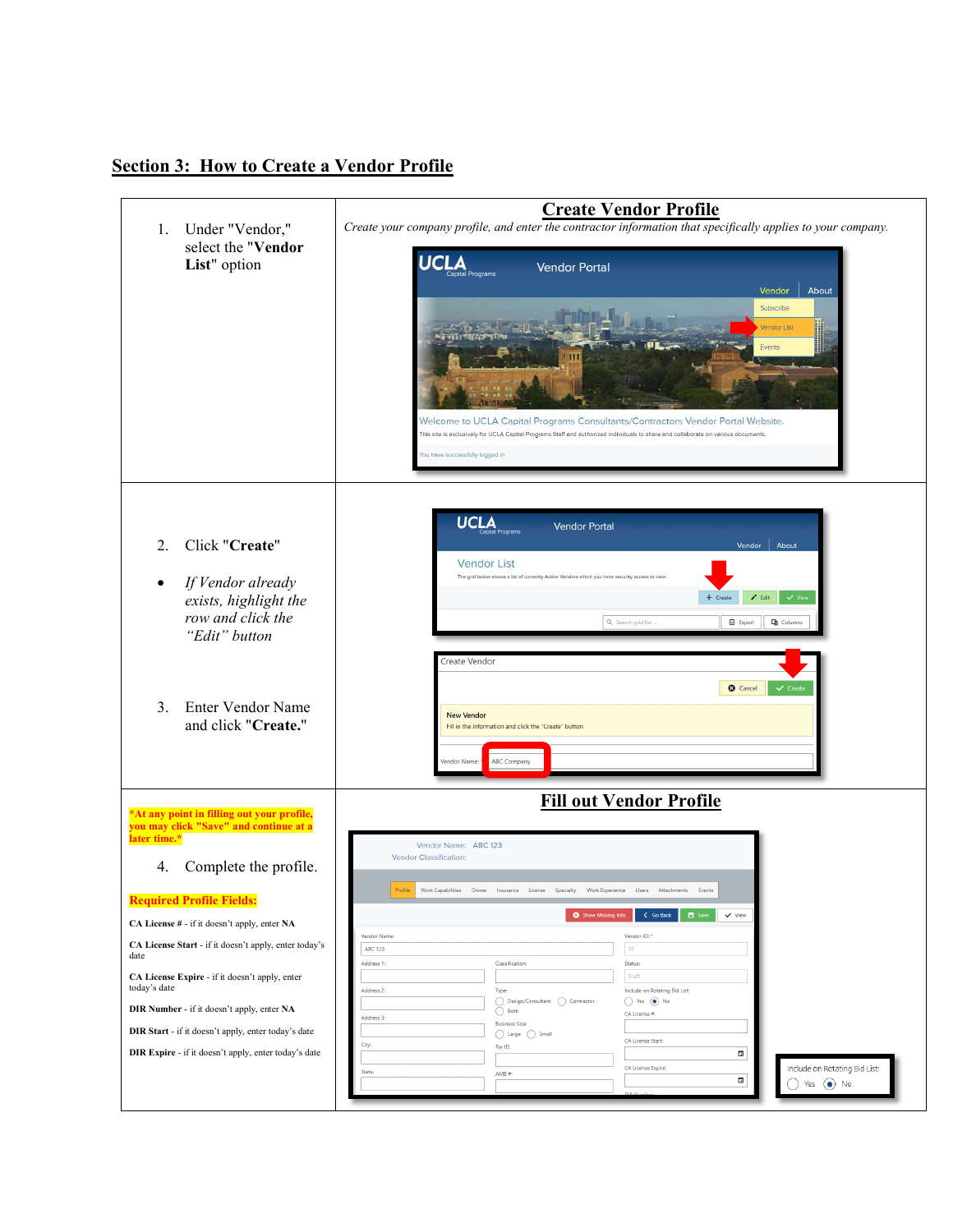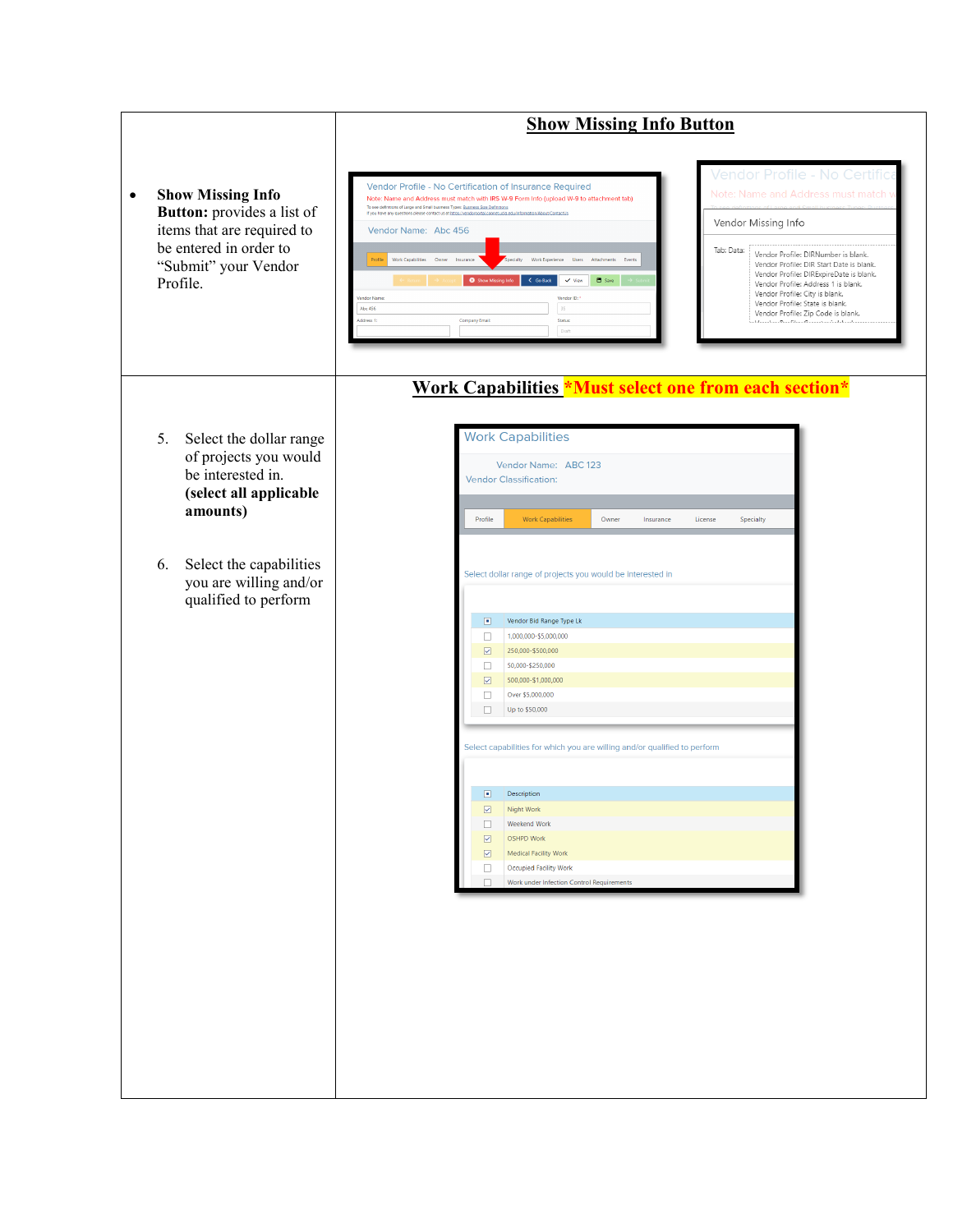|                                                                                                    | Owner Type *Must select at least one Owner Type*                                                |  |
|----------------------------------------------------------------------------------------------------|-------------------------------------------------------------------------------------------------|--|
| * list the company's business<br>categories that apply to your                                     |                                                                                                 |  |
| company                                                                                            | <b>Owner Type</b>                                                                               |  |
|                                                                                                    | To see definitions of each ownership type: Ownership Definitions                                |  |
| Select ownership<br>7.<br>type(s)                                                                  | Vendor Name: ABC 123                                                                            |  |
|                                                                                                    | <b>Vendor Classification:</b>                                                                   |  |
|                                                                                                    |                                                                                                 |  |
|                                                                                                    | Profile<br><b>Work Capabilities</b><br>Owner<br>Insurance<br>License                            |  |
|                                                                                                    |                                                                                                 |  |
|                                                                                                    | Select owner types that apply                                                                   |  |
|                                                                                                    |                                                                                                 |  |
|                                                                                                    |                                                                                                 |  |
|                                                                                                    | ▣<br><b>Display Description</b><br>□<br><b>DBE Disadvantaged Business Enterprise</b>            |  |
|                                                                                                    | $\triangledown$<br><b>DVBE Disabled Veteran Business Enterprise</b>                             |  |
|                                                                                                    | $\triangledown$<br><b>SBE Small Business Enterprise</b>                                         |  |
|                                                                                                    | □<br><b>WBE Women-Owned Business Enterprise</b><br>□<br>None None of the Above                  |  |
|                                                                                                    |                                                                                                 |  |
|                                                                                                    | <b>Insurance: Designer/ConsultantMinimum Insurance Requirements</b>                             |  |
| *This tab will provide you with a<br>link to the minimum insurance<br>requirements necessary to do | Insurance Certificates are not needed at this time. Insurance Certificates will be<br>$\bullet$ |  |
| business with UCLA.                                                                                | requested on contracts/agreements during execution.                                             |  |
|                                                                                                    |                                                                                                 |  |
|                                                                                                    |                                                                                                 |  |
|                                                                                                    |                                                                                                 |  |
|                                                                                                    |                                                                                                 |  |
|                                                                                                    | License *Must select at least one License if Contractor*                                        |  |
| Select the licenses that<br>8.                                                                     | Licenses                                                                                        |  |
| apply                                                                                              | Vendor Name: ABC 123                                                                            |  |
|                                                                                                    | Vendor Classification:                                                                          |  |
|                                                                                                    | Profile<br>Specialty<br><b>Work Capabilities</b><br>Owner<br>Insurance<br>License               |  |
|                                                                                                    |                                                                                                 |  |
|                                                                                                    | Select the licenses that apply                                                                  |  |
|                                                                                                    |                                                                                                 |  |
|                                                                                                    | License Description<br>A General Engineering                                                    |  |
|                                                                                                    | ASB Asbestos Certification<br>B General Building                                                |  |
|                                                                                                    | C-02 Insulation & Acoustical<br>C-04 Boiler, Hot Water Heating & Steam Fitting                  |  |
|                                                                                                    | $\Box$<br>C-05 Framing and Rough Carpentry<br>C-06 Cabinet, Millwork & Finish Carpentry         |  |
|                                                                                                    | $\Box$                                                                                          |  |
|                                                                                                    |                                                                                                 |  |
|                                                                                                    |                                                                                                 |  |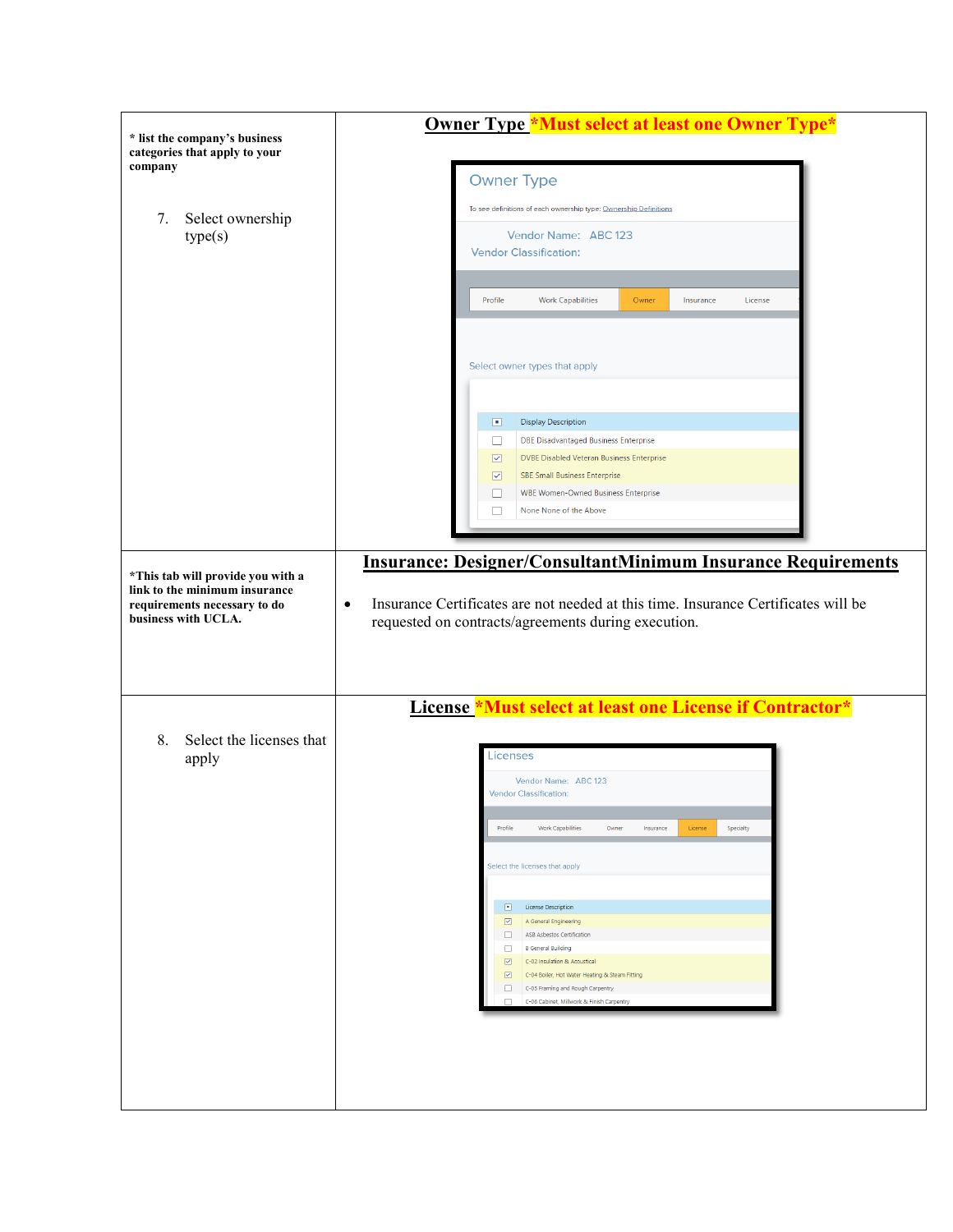| * list all specialties that apply to your<br>firm's capacity. Be as thorough as<br>possible                                                                     | Specialty *Must select at least one Specialty if Designer/Consultant*                                                                                                                                                                                               |
|-----------------------------------------------------------------------------------------------------------------------------------------------------------------|---------------------------------------------------------------------------------------------------------------------------------------------------------------------------------------------------------------------------------------------------------------------|
| Select the specialties<br>9.<br>that apply                                                                                                                      | <b>Specialties</b><br>Vendor Name: ABC 123<br>Vendor Classification:                                                                                                                                                                                                |
|                                                                                                                                                                 | Profile<br>Specialty<br><b>Work Capabilities</b><br>License<br>Work Experience<br>Owner<br>Insurance                                                                                                                                                                |
|                                                                                                                                                                 | Select the specialties that apply<br>▣<br><b>Specialty Description</b><br>A01 General Architectural Design<br>☑                                                                                                                                                     |
|                                                                                                                                                                 | $\boxed{\simeq}$<br>A02 Administration Design<br>$\boxed{\simeq}$<br>A03 Cultural Design<br>☑<br>A04 Educational Design<br>$\Box$<br>A05 Food Service Design                                                                                                        |
|                                                                                                                                                                 | $\Box$<br>A06 Housing Design<br>$\Box$<br>A07 Laboratories Design                                                                                                                                                                                                   |
| * You can utilize the work<br>experience section to provide in-<br>depth information on specific<br>projects that are important in your<br>companies experience | <b>Work Experience:</b> Enter the jobs you have performed in the past                                                                                                                                                                                               |
| 10. Click Add                                                                                                                                                   | <b>Work Experience</b><br>Vendor Name: ABC 123<br><b>Vendor Classification:</b>                                                                                                                                                                                     |
|                                                                                                                                                                 | Profile Work Capabilities Owner Insurance License Specialty<br>Work Experience<br>Use                                                                                                                                                                               |
|                                                                                                                                                                 | $+$ Add<br>Q Search grid for<br>$\mathscr{L}$ Edit<br>$X$ Del<br>Project Name<br>Total Value<br>Value Your<br>Is.<br>Y<br>OSHPD<br>Project<br>Amount                                                                                                                |
|                                                                                                                                                                 |                                                                                                                                                                                                                                                                     |
|                                                                                                                                                                 | <b>Work Experience</b><br>Vendor Name: ABC 123<br><b>Vendor Classification:</b>                                                                                                                                                                                     |
| 11. Enter the jobs you<br>have performed in the<br>past. Click Save                                                                                             | Profile<br>Work Experience<br>Users<br><b>Work Capabilities</b><br>Owner<br>License<br>Specialty<br>Insurance                                                                                                                                                       |
|                                                                                                                                                                 | <b>El</b> Save<br>つ Cancel<br>Q Search grid for<br>Project Name<br><b>Total Value</b><br>Value Your<br>Start Date<br>End Date Modified D<br>v.<br>Is.<br>OSHPD<br>Amount<br>Project<br>$\blacksquare$<br>$5/4/2021$ 3 $5/12/2$<br>Sample Project<br>120000<br>12000 |
|                                                                                                                                                                 |                                                                                                                                                                                                                                                                     |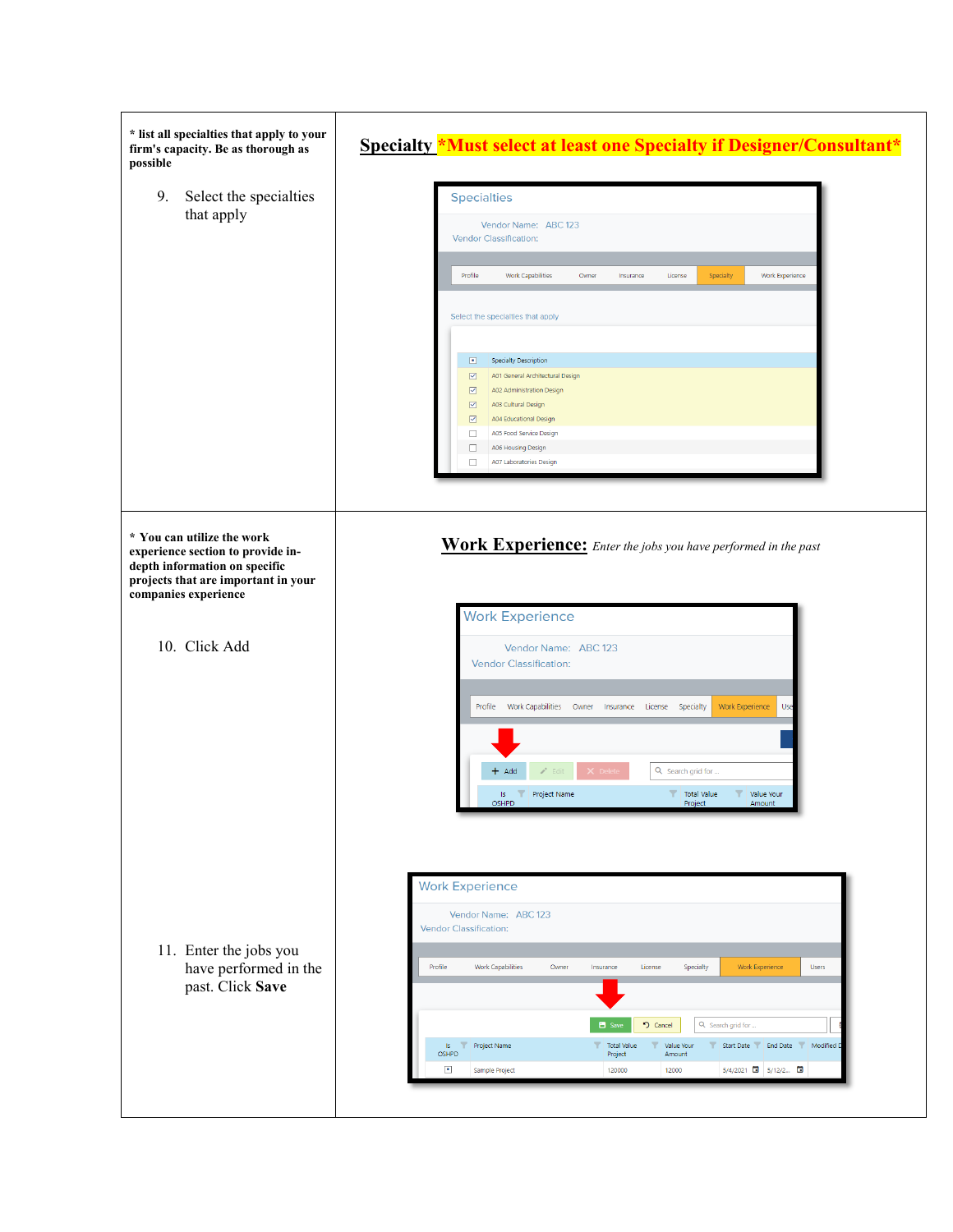